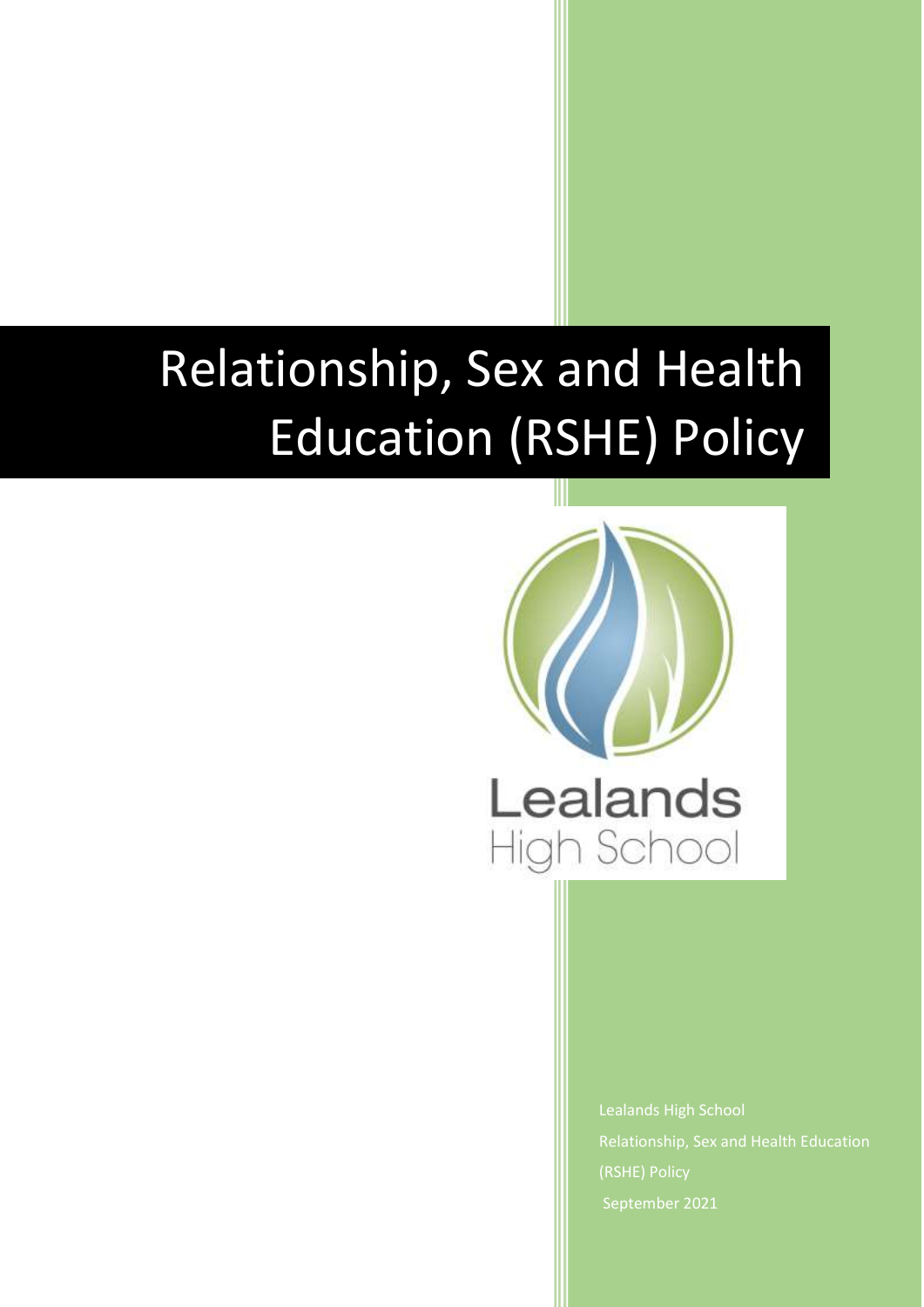### **1. INTRODUCTION**

Lealands High School policies are designed to support the school ethos, aims and vision. Lealands is a positive learning community which is fully inclusive to ensure equality of opportunity for all.

Our aims are outlined in our Home School Agreement.

## **Our aims:**

| Excellence in everything we do                                                                           | <b>Everyone has</b><br>responsibility                                     | <b>Respect for all</b>                                                                                 |
|----------------------------------------------------------------------------------------------------------|---------------------------------------------------------------------------|--------------------------------------------------------------------------------------------------------|
| Everyone achieves success<br>and makes excellent<br>progress                                             | To prepare young<br>$\bullet$<br>people for life and<br>a positive future | Everyone is valued for their<br>$\bullet$<br>contribution                                              |
| We all continually improve<br>$\bullet$<br>what we do and work hard                                      | To ensure that<br>$\bullet$<br>school is a safe<br>place                  | • All are cared for and<br>supported so that needs are<br>met                                          |
| We care about being the<br>$\bullet$<br>best we can be and getting<br>the best out of those around<br>us | To help and<br>$\bullet$<br>support others to<br>grow and succeed         | We recognise and celebrate<br>$\bullet$<br>the talents, gifts and<br>uniqueness of every<br>individual |

In order to achieve these aims students, parents and the school need to work in partnership.

#### **Our vision is to be:**

*Everyone achieves excellence, demonstrates respect for all and takes responsibility for their own actions, while helping others to be successful.*

We strive to achieve this vision in all that we do and staff, students, parents, governors, other school stakeholders and partners are all an important part of making this happen.

#### **2. RATIONALE**

- 2.1 At Lealands High School we believe that relationship, sex and health education (RSHE) is an educational entitlement for all students and an integral part of each student's emergence into adulthood. RSE provides knowledge, and encourages the acquisition of skills and attitudes that will allow students to manage their lives in a responsible and healthy way.
- 2.2 RSE is about the emotional, social and cultural development of students, and involves learning about relationships, sexual health, sexuality, healthy lifestyles, diversity and personal identity. It involves a combination of sharing information and exploring issues and values. It is not about the promotion of sexual activity.
- 2.3 RSE is provided with due regard to the importance and value of family life, and within the framework of spiritual, moral, social, cultural and physical development. The aim of RSE is to enable students to make informed decisions about personal relationships from a basis of knowledge and recognition of their responsibilities.
- 2.3 RSE is a crucial part of preparing our students for their lives now and in the future as adults and parents; it calls for careful and sensitive treatment. Parents are key figures in helping their children cope with the physical and emotional aspects of growing up. Our teaching should be complementary and supportive of the role of the parents of our students.

#### Statutory Requirements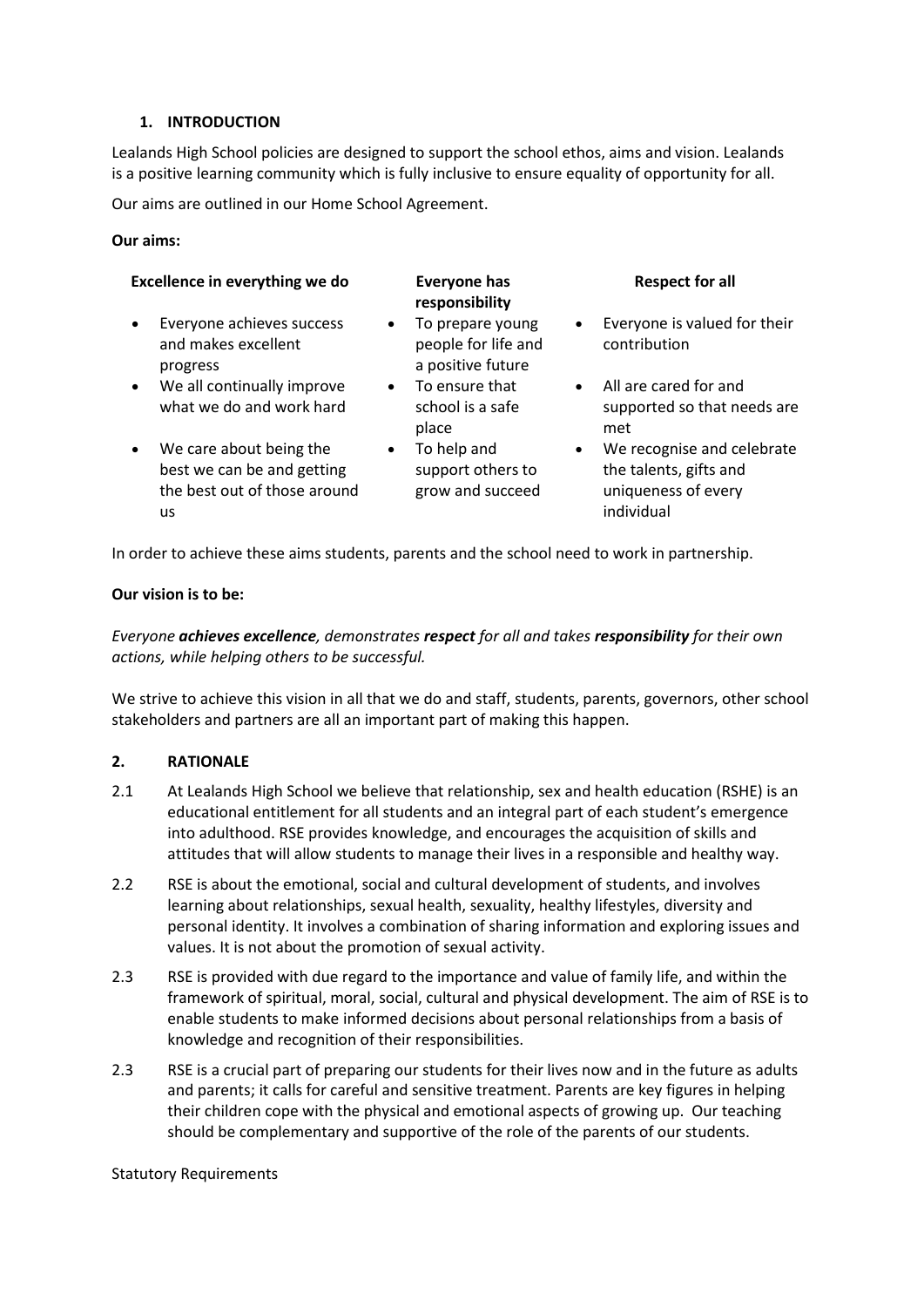As a maintained secondary school we must provide RSHE to all students as per th[e Children](http://www.legislation.gov.uk/ukpga/2017/16/section/34/enacted)  [and Social work act 2017.](http://www.legislation.gov.uk/ukpga/2017/16/section/34/enacted)

In teaching RSE, we must have regard to to [guidance](https://www.gov.uk/government/consultations/relationships-and-sex-education-and-health-education) issued by the secretary of state as outlined in section 403 of th[e Education Act 1996.](http://www.legislation.gov.uk/ukpga/1996/56/contents)

## **3. BROAD GOALS**

The main purposes of this policy are:

- 3.1 to encourage personal responsibility in all forms of behaviour;
- 3.2 to build self-esteem;
- 3.3 to encourage respect and consideration for others;
- 3.4 to provide support and information for young people and their parents.
- 3.5 Provide a framework in which sensitive discussions can take place.
- 3.6 Prepare students for puberty, and give them an understanding of sexual development and of health and hygiene.
- 3.7 Help students develop feelings of self-respect, confidence and empathy
- 3.8 Create a positive culture around issues of sexuality and relationships
- 3.9 Teach students the correct vocabulary to describe themselves and their bodies.

The aim of this policy is to communicate clearly to staff, parents, visitors and students the manner in which RSE will be delivered in this school.

#### **4. STUDENTS & OTHER OUTCOMES**

The student and other outcomes we expect from the policy are for:

- 4.1 students to make informed, reasoned and responsible decisions about their lives now and in the future;
- 4.2 facts to be presented to students in an objective and balanced manner so as to enable students to consider their attitudes and behaviour in present day society;
- 4.3 students to know what is and what is not legal;
- 4.4 staff to be well supported in their delivery of this part of the personal, social, health and citizenship education (PSHE) programme and have the necessary knowledge to be effective in this role;
- 4.5 the school staff to work effectively in partnership with relevant outside agencies and speakers in order to achieve these outcomes.

## **5. CURRICULUM**

5.1 We have developed the curriculum taking into account the age, needs and feelings of students. If students ask questions outside the scope of this policy, teachers will respond in an appropriate manner so they are fully informed and don't seek answers online. An outline of our curriculum can be found in Appendix 1.

The curriculum includes:

5.1.1 Key Stage 3: Puberty, personal safety, friendship and love, family life and relationships, gender issues, conception and birth, contraception, including HIV and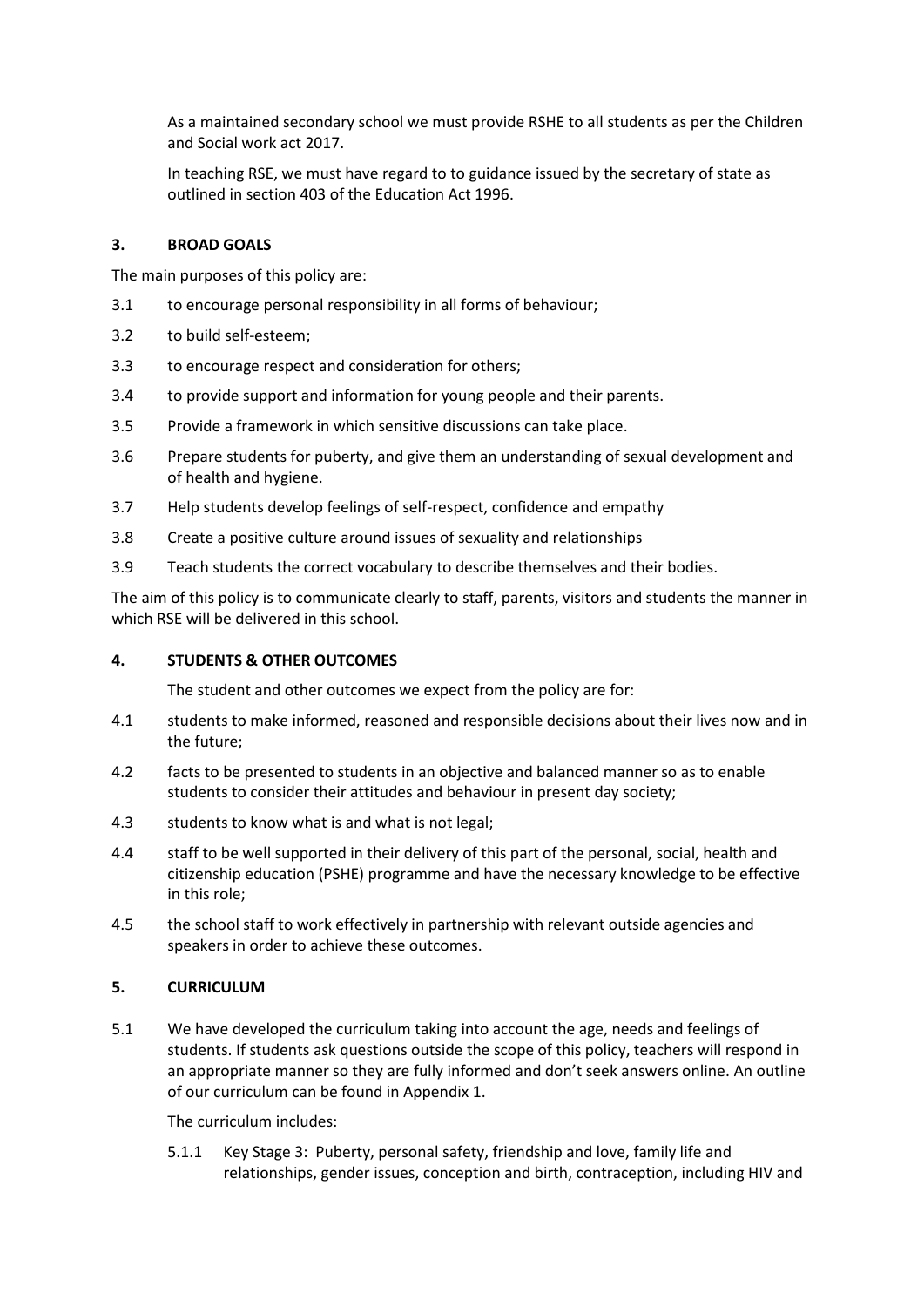AIDS, safer sex, helping agencies, sex and the law, FGM, life stages and use of the internet and social media.

Key Stage 4: Birth processes, abortion, fostering and adoption, genetic inheritance, early parenting, sexually transmitted diseases including HIV and AIDS, sexual lifestyles, helping agencies, prejudice and stereotyping, Child Sexual Exploitation, the beliefs of different faiths and cultures and the use of the internet and social media.

- 5.1.2 RSE focuses on giving young people the information they need to help them develop healthy, nurturing relationships of all kinds including:
	- **Families**
	- **Respectful relationships, including friendships**
	- **•** Online and media
	- Being safe
	- **Intimate and sexual relationships, including sexual health**
- 5.1.3 These areas of learning are taught within the context of family life taking care to ensure that there is no stigmatisation of children based on their home circumstances (families can include single parent families, LGBT parents, families headed by grandparents, adoptive parents, foster parents/carers amongst other structures) along with reflecting sensitively that some children may have a different structure of support around them (for example: looked after children or young carers).
- 5.2 Values and beliefs
	- 5.2.1 As well as knowledge and information, students will be encouraged to consider the importance of the following values, which are derived from the school's value system:
	- 5.2.2 Respect and valuing of themselves and others.
	- 5.2.3 Understanding and sensitivity towards the needs and views of others.
	- 5.2.4 Responsibility for their own actions.
	- 5.2.5 Responsibility to the school, their family and the wider community.
	- 5.3 Skills and abilities

Students will be helped to develop the following skills:

- 5.3.1 communication including the making and keeping of relationships;
- 5.3.2 assertiveness and skills of decision making;
- 5.3.4 recognising and using opportunities to develop a healthy lifestyle.

Detailed information can be found in Religion and Society schemes of work.

#### **6. ORGANISATION**

RSHE is coordinated by the Director of Humanities supported by the Safeguarding and Well-being Manager and DSL The RSHE Coordinator is responsible for the overall planning, implementation and review of the programme.

Lealands High School Designated Safeguarding Lead is Mr Sam Ward (Deputy Headteacher)

6.1 Delivery is through: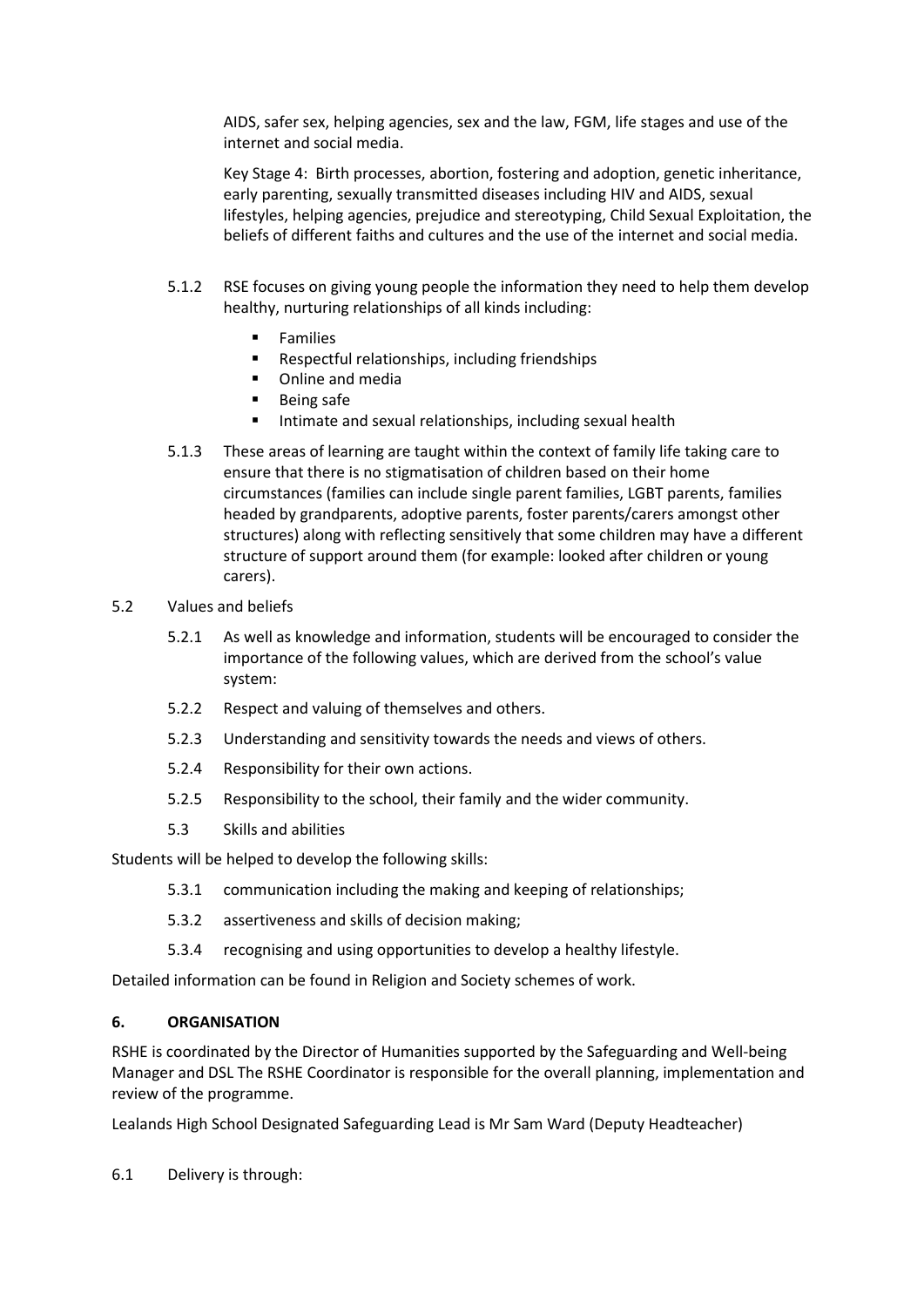- 6.1.1 Planned aspects within the Humanities and Religion and Society curriculum and also through Tutor time activities and assemblies.
- 6.1.2 Addressing moral and ethical issues that may arise from apparently unrelated topics in all national curriculum subjects. Within this category, as long as any discussion takes place within the context of the subject it will not be deemed to be part of the RSHE programme and therefore not subject to the parental right of withdrawal.
- 6.1.3 Small group or individual sessions for targeted students where it is felt there is a need. These will be organised by the Safeguarding and Well-being Manager and will be run by relevant health professionals or qualified members of the school based health service.
- 6.2 Teaching approaches

A variety of approaches are used to give students relevant information; to enable moral issues to be explored through discussion; and to acquire appropriate skills. Details can be seen in the schemes of work.

6.3 Answering difficult or inappropriate questions.

Sometimes an individual student will ask an explicit, difficult or inappropriate question in the classroom. Questions do not have to be answered directly and can be addressed individually later. The school believes that individual teachers must use their skill and discretion in these situations and refer to the RSHE Coordinator, Safeguarding and Wellbeing Manager or the Deputy Headteacher linked to RSHE and citizenship or, if relevant, the Pastoral Support Manager (PSM) or Head of Year.

6.4 Student groupings

Students are generally taught in mixed ability and mixed gender groups. When there is a specific need (for example members of a faith group), arrangements will be made to teach students in appropriate groupings. In Key Stage 3 and 4, certain topics will be taught in smaller single sex groups by a teacher of the same gender as the students. Before these topics are taught, a letter will be sent to parents informing them of the fact, and offering them the opportunity to speak to the RSHE Coordinator about the topics if they have any questions or concerns.

- 6.5 Resources and training
	- 6.5.1 Materials a wide range of teaching resources are available to teachers and for inspection by parents through the coordinators.
	- 6.5.2 Staff with regard to RSHE it is important that staff feel comfortable with the subject matter and confident in their ability to deliver the curriculum to students. Staff delivering the curriculum to students are appropriately trained on the various aspects of the curriculum. Support is offered through an in-service training programme. All staff are asked to teach within the school's value framework.
- 6.6 Time available

RSHE forms some part of the curriculum in every year group and is taught within the Religion and Society Curriculum (see relevant schemes of work).

#### **7. ROLES AND RESPONSIBILITIES**

7.1 The Governing Body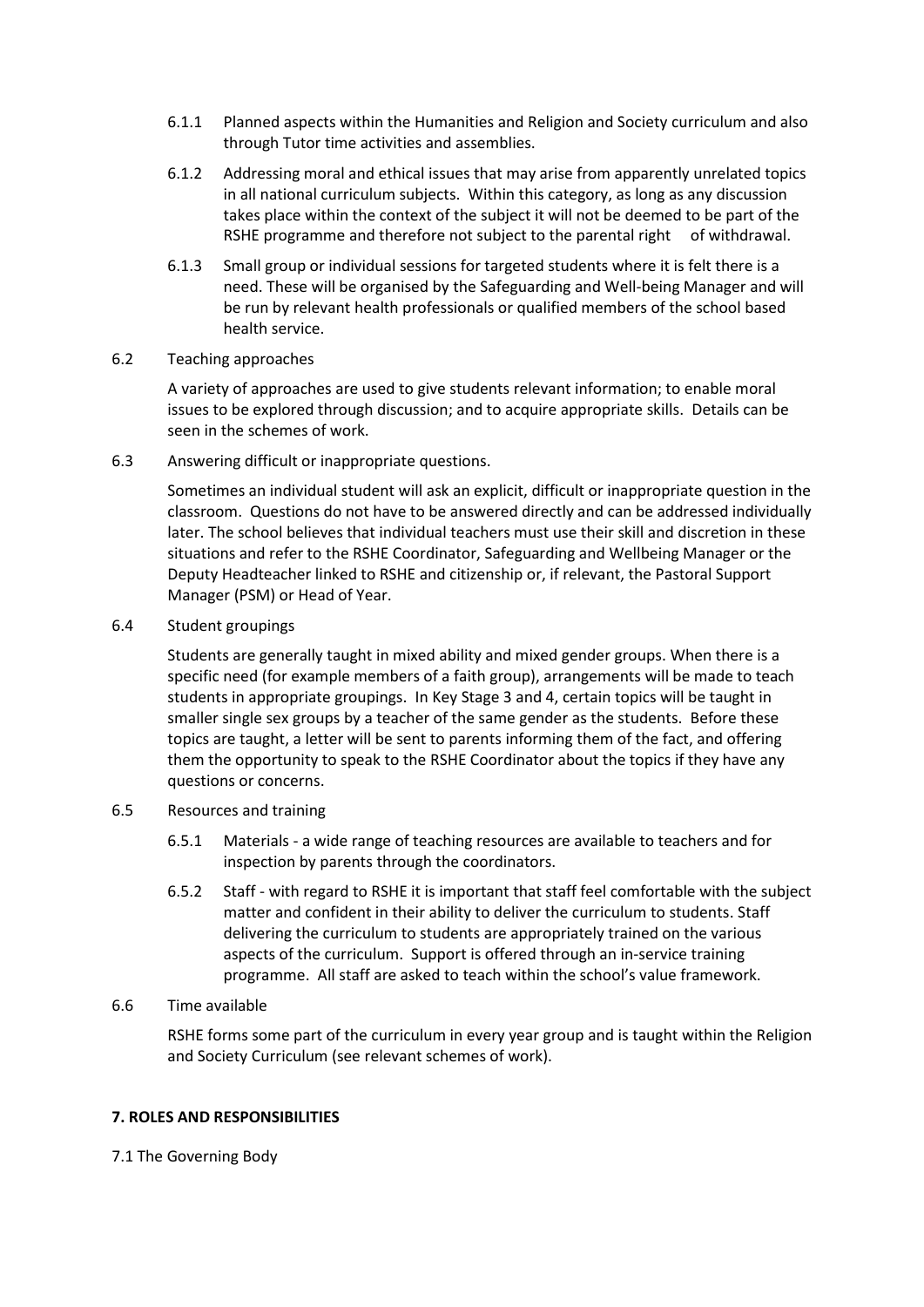The governing body will approve the RSHE policy, and hold the headteacher to account for its implementation.

## 7.2 The Headteacher

The Headteacher is responsible for ensuring that RSHE is taught consistently and for managing requests to withdraw students from [non statutory/non science] components of RSE (see section 8).

## 7.3 Staff

Staff are responsible for:

- Delivering RSE in a sensitive way
- Modelling positive attitudes to RSE
- Monitoring progress
- Responding to the needs of individual students

Responding appropriately to students whose parents wish them to be withdrawn from the [non statutory/non science] components of RSE

Staff do not have the right to opt out of teaching RSHE. Staff who have concerns about teaching RSHE are encouraged to discuss this with the Deputy Headteacher.

#### 7.4 Students

Students are expected to engage fully in RSHE and, when discussing issues related to RSHE, treat others with respect and sensitivity.

## **8. PARENTS' RIGHT TO WITHDRAW**

Parents have the right to withdraw their children from the [non-statutory/non science] components of sex education within RSE up to and until 3 terms before the child turns 16. After this point, if the child wishes to receive sex education rather than being withdrawn, the school will arrange this.

Requests for withdrawal should be put in writing using the form found in Appendix 3 of this policy and addressed to the Headteacher.

A copy of withdrawal requests will be placed in the student's educational record. The Headteacher will discuss the request with parents and take appropriate action.

Alternative work will be given to students who are withdrawn from sex education.

#### **9. SPECIFIC ISSUES**

The following issues may occur as part of RSHE. Staff, parents and students need to understand the schools' procedures.

9.1 Confidentiality and Advice

Students will be made aware that some information cannot be held confidentially, and made to understand that if certain disclosures are made, certain actions will ensue. At the same time students will be offered sensitive and appropriate support. All adults will adhere to the following procedures:

9.1.1 in the case of disclosure or suspicion of possible abuse, the school's safeguarding procedures will be invoked and all concerns will be logged on Cpoms. (see safeguarding children policy);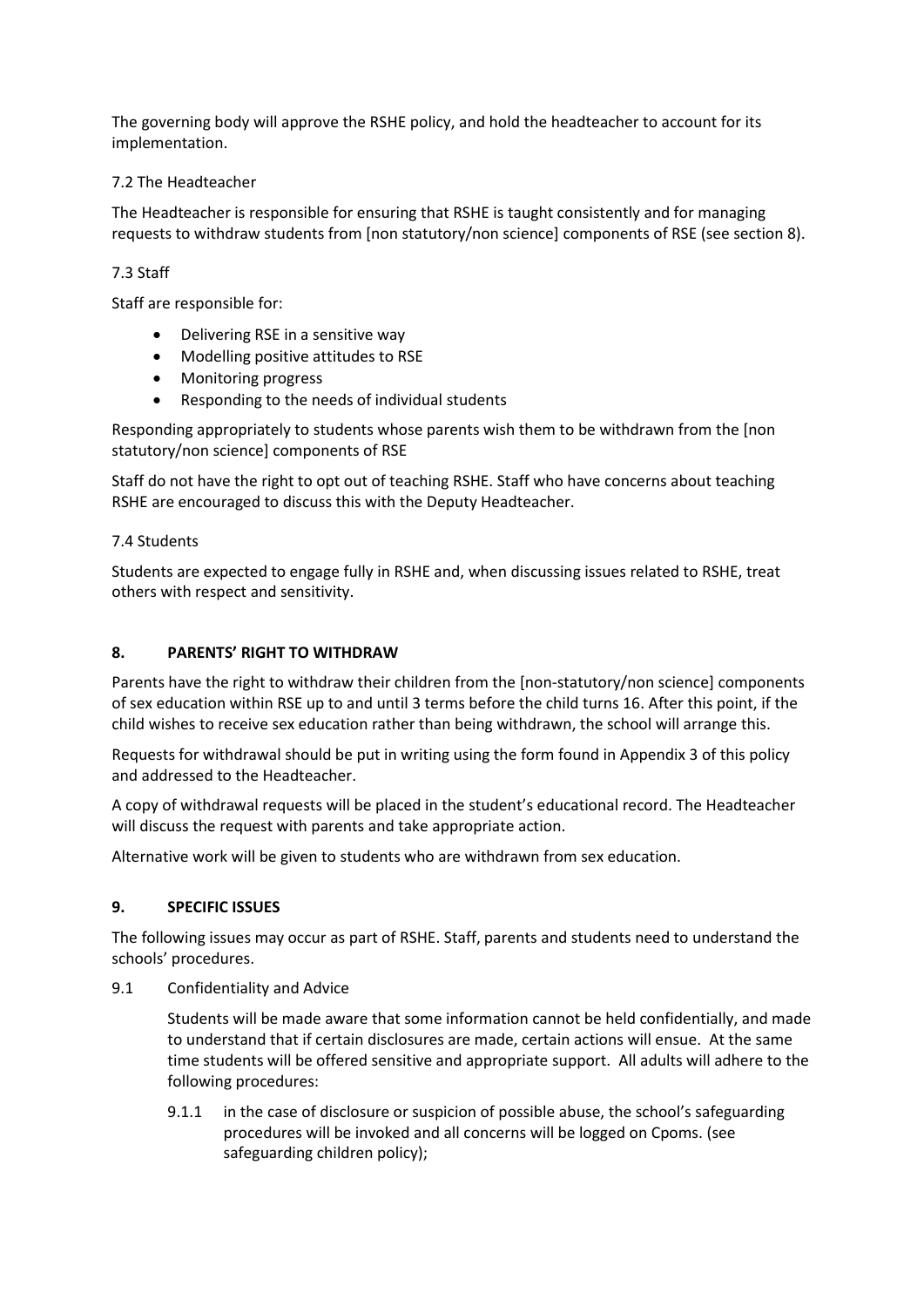- 9.1.2 in the case of disclosure of pregnancy or advice on contraception, students who are in difficulty will be made aware that they can talk to an adult in the school and that they will be supported;
- 9.1.3 In the case of disclosure of pregnancy or advice on contraception, professional information and guidance will always be sought from a health professional. The school will always encourage students to talk with their parents first;
- 9.1.4 In the case of disclosure of pregnancy or advice on contraception, students should be asked whether they can tell their parent(s)/carer(s) and whether they want help in doing so. If this takes place, subsequent responsibility lies with the parent(s)/carer(s) but the school will continue to offer appropriate support for both the student and the family;
- 9.1.5 if students refuse to tell their parent(s)/carer(s), a member of the safeguarding team will seek advice and refer them to a health professional;
- 9.1.6 the adult will report the incident to the Headteacher via the school Safeguarding Lead who will consult with the health professional about informing the parent(s)/carer(s).

## 9.2 Family life

- 9.2.1 The value of family life is an important aspect of RSHE, which will be approached largely through a consideration of the qualities and relationships between the family group of people, with an emphasis on stability, respect, caring and support.
- 9.2.2 As part of the RSHE programme, issues of contraception, HIV/AIDS, FGM, sexuality and abortion as well as a number of other sensitive issues are addressed. Facts are presented in an objective and balanced way, with students being encouraged to consider their attitudes and values. They will be made aware of the difference between fact, opinion and religious belief.
- 9.3 Complaints procedure

Any complaints about the RSHE curriculum should be made to the Headteacher who will report to the governors.

## **10. MONITORING EVALUATION & REVIEW**

10.1 This policy has been developed in consultation with staff, students and parents.

The consultation and policy development process involved the following steps:

- 1. The Director of Humanities and Deputy Headteacher pulled together all relevant information including relevant national and local guidance
- 2. Staff were given the opportunity to look at the policy and make recommendations
- 3. Parent/stakeholder consultation parents and any interested parties were invited to read the proposed policy and make comments or recommendations.
- 4. Ratification once amendments were made, the policy was shared with governors and ratified

This policy will be reviewed annually by the Deputy Headteacher.

10.2 RSHE will be monitored by the Director of Humanities and Deputy Headteacher.